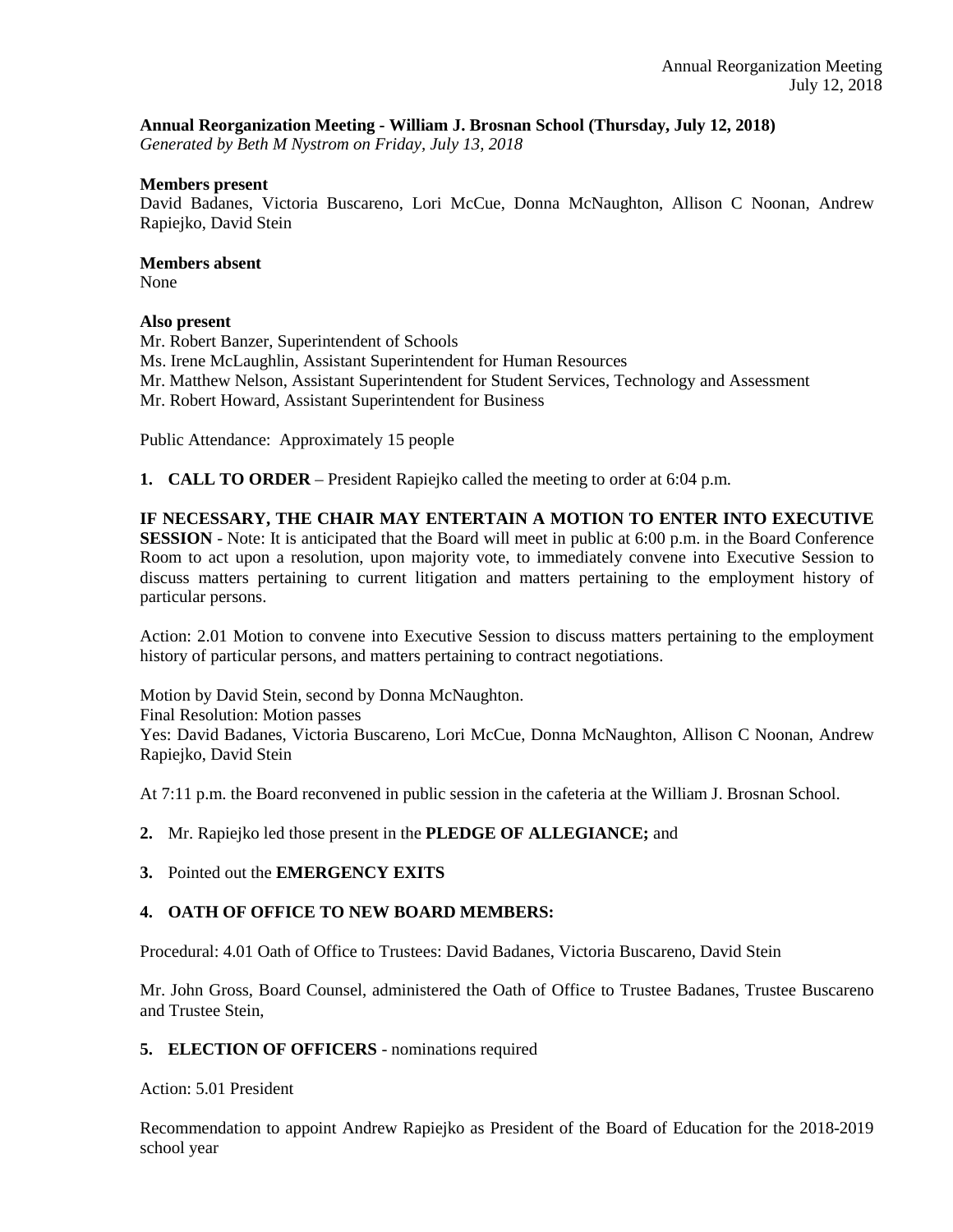Motion by Lori McCue, second by David Stein. Final Resolution: Motion Passes Yes: Victoria Buscareno, Lori McCue, Donna McNaughton, Andrew Rapiejko, David Stein No: David Badanes, Allison C Noonan

Recommendation to appoint David Stein as President of the Board of Education for the 2018-2019 school year

Motion by Allison C Noonan, second none.

Trustee Rapiejko was appointed as President of the Board of Education for the 2018-2019 school year.

Action: 5.02 Vice President

Recommendation to appoint David Stein as Vice President of the Board of Education for the 2018-2019 school year

Motion by Donna McNaughton, second by Lori McCue. Final Resolution: Motion Passes Yes: Victoria Buscareno, Lori McCue, Donna McNaughton, Andrew Rapiejko, David Stein No: David Badanes, Allison C Noonan

Trustee Stein was appointed as Vice President of the Board of Education for the 2018-2019 school year.

# **6. OATH OF OFFICE TO THE PRESIDENT AND VICE PRESIDENT OF THE BOARD**

Procedural: 6.01 Board Counsel shall administer the Oath of Office to:

- 6.01.1 Board President Andrew Rapiejko
- 6.01.2 Board Vice President David Stein

Mr. Gross administered the Oath of Office to President Rapiejko and Vice President Stein.

# **7. ANNUAL APPOINTMENTS**

Action: 7.01 Appointments:

- 7.01.1 District Clerk: Recommendation that Beth Nystrom be appointed as District Clerk and Maureen Pollock be appointed as Acting District Clerk
- 7.01.2 District Treasurer: Recommendation that Dawn Monsell be appointed as District Treasurer and Denise Lovaglio be appointed as Deputy District Treasurer
- 7.01.3 Board Attorney and Negotiating Attorney: Recommendation that the firm of Ingerman Smith, LLP be appointed as Board Attorney and Negotiating Attorney
- 7.01.4 Claims Auditor: Recommendation that Christine Helbock be appointed as Claims Auditor
- 7.01.5 Purchasing Agent: Recommendation that Susan Shutowich be appointed as Purchasing Agent, and that Robert Howard, Assistant Superintendent for Business, be authorized to act as Purchasing Agent in her absence
- 7.01.7 Compliance Officers:
	- Recommendation that the Board appoint Ms. Christina Pulaski as Section 504 Compliance Officer and Medicaid Compliance Officer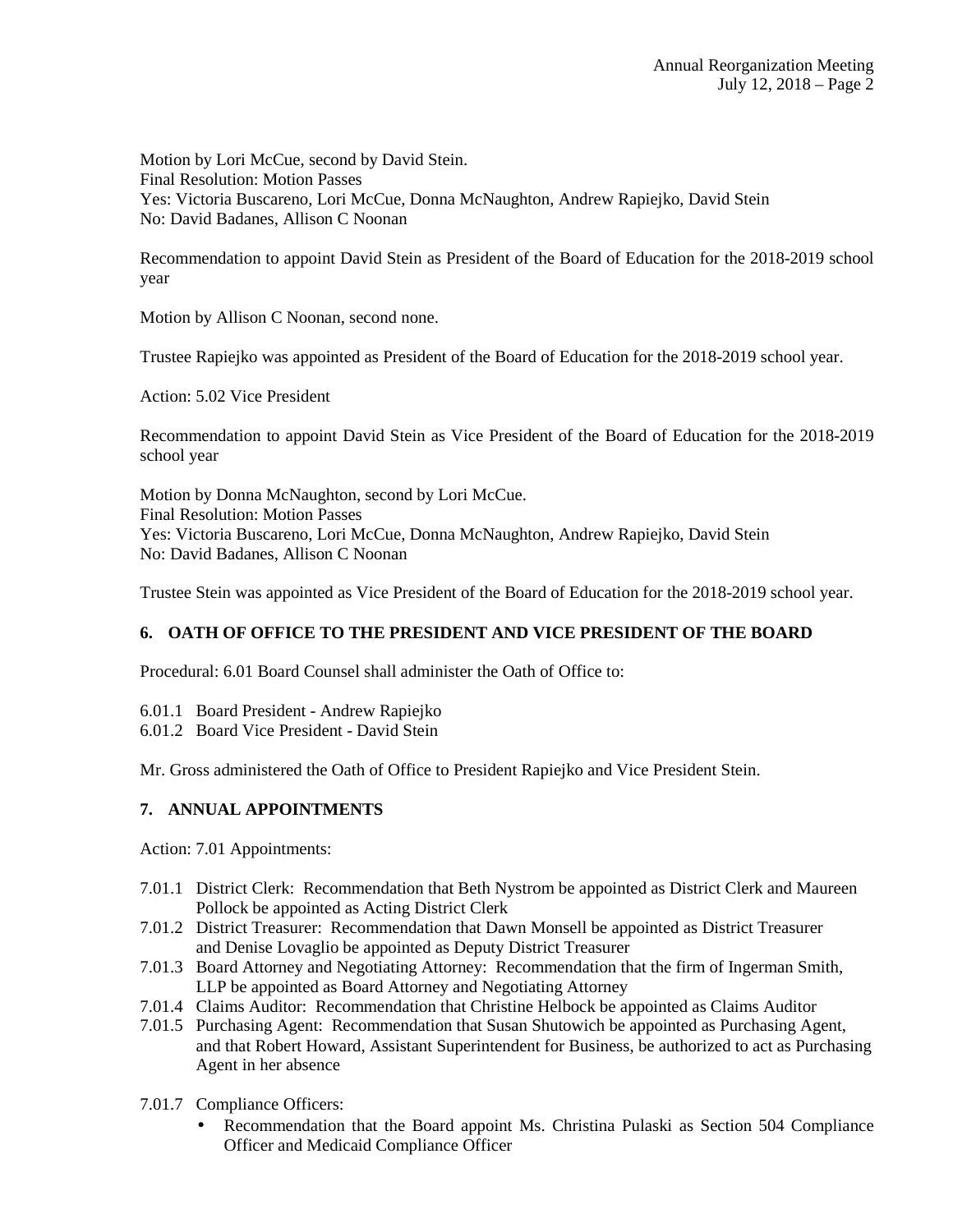- Recommendation that the Board appoint Ms. Cynthia Fitzgerald as Title IX Compliance **Officer**
- Recommendation that the Board appoint Ms. Irene McLaughlin as Section 75-b of the Civil Service Law Compliance Officer
- 7.01.8 Insurance Brokers of Record: Recommendation that the Board appoint the following firms as Brokers of Record, commencing July 1, 2018, to manage programs authorized by the Board of Education for the Northport-East Northport Union Free School District:
	- Hartt Insurance Agency, Inc., 45 Main Street, P.O. Box 449, Northport, NY 11768
	- New York Schools Insurance Reciprocal, 333 Earl Ovington Blvd, Uniondale, NY 11533
	- GCG Risk Management, Inc., 100 Church Street, Suite 810, New York, NY 10007
	- Pupil Benefits Plan, Inc., 101 Dutch Meadows Lane, Glenville, NY 12302
	- Digital Insurance in partnership with AON Consulting, 300 Jericho Quad, Suite 300, Jericho, NY 11753
- RSK Limited Liability Co./Emerson, Reid and Co., 174 Park Avenue, Hicksville, NY 11801 7.01.9 Bonding Counsel and Financial Advisory Services
	- Hawkins Delafield & Wood, LLP, One Chase Manhattan Plaza, New York, NY 10005
	- Munistat Services, Inc., 12 Roosevelt Avenue, Pt. Jefferson Station, NY 11776
- 7.01.10 Architect: Recommendation that the Board appoint John A. Grillo Architects as District Architect
- 7.01.11 Internal Auditor: Recommendation that the firm of Nawrocki Smith, LLP be appointed as the Internal Auditors for the 2018-2019 fiscal year with an option to renew for the 2019-2020 fiscal years.
- 7.01.12 External Auditor: Recommendation that the firm of R.S. Abrams, LLP be appointed as the Internal Auditors for the 2018-2019 fiscal year, with an option to renew for the 2019-2020, and 2020-2021 fiscal years

Motion by Lori McCue, second by David Badanes.

Final Resolution: Motion Passes

Yes: Victoria Buscareno, David Badanes, Lori McCue, Donna McNaughton, Allison C Noonan, Andrew Rapiejko, David Stein

7.01.6 Impartial Hearing Officers:

 Recommendation that the Board appoint Lawrence Spirn, Jennifer Spirn, and Joseph Wooley as Hearing Officers to conduct hearings pursuant to Section 504 of the Rehabilitation Act of 1973 and Section 3214 of the Education Law of the State of New York

Motion by David Badanes, second by David Stein.

Motion Passes

Yes: Victoria Buscareno, Lori McCue, Donna McNaughton, Allison C Noonan, Andrew Rapiejko, David Stein

Abstain: David Badanes

# **8. OATH OF OFFICE TO THE SUPERINTENDENT OF SCHOOLS AND DISTRICT CLERK**

Mr. Gross administered the Oath of Office to:

8.01.1 Superintendent of Schools – Robert Banzer

8.01.2 District Clerk – Beth Nystrom

### **9. DESIGNATION OF SIGNATORIES FOR ALL SCHOOL WARRANTS**

Action: 9.01 Signatories for All School Warrants Recommendation to designate the Claims Auditor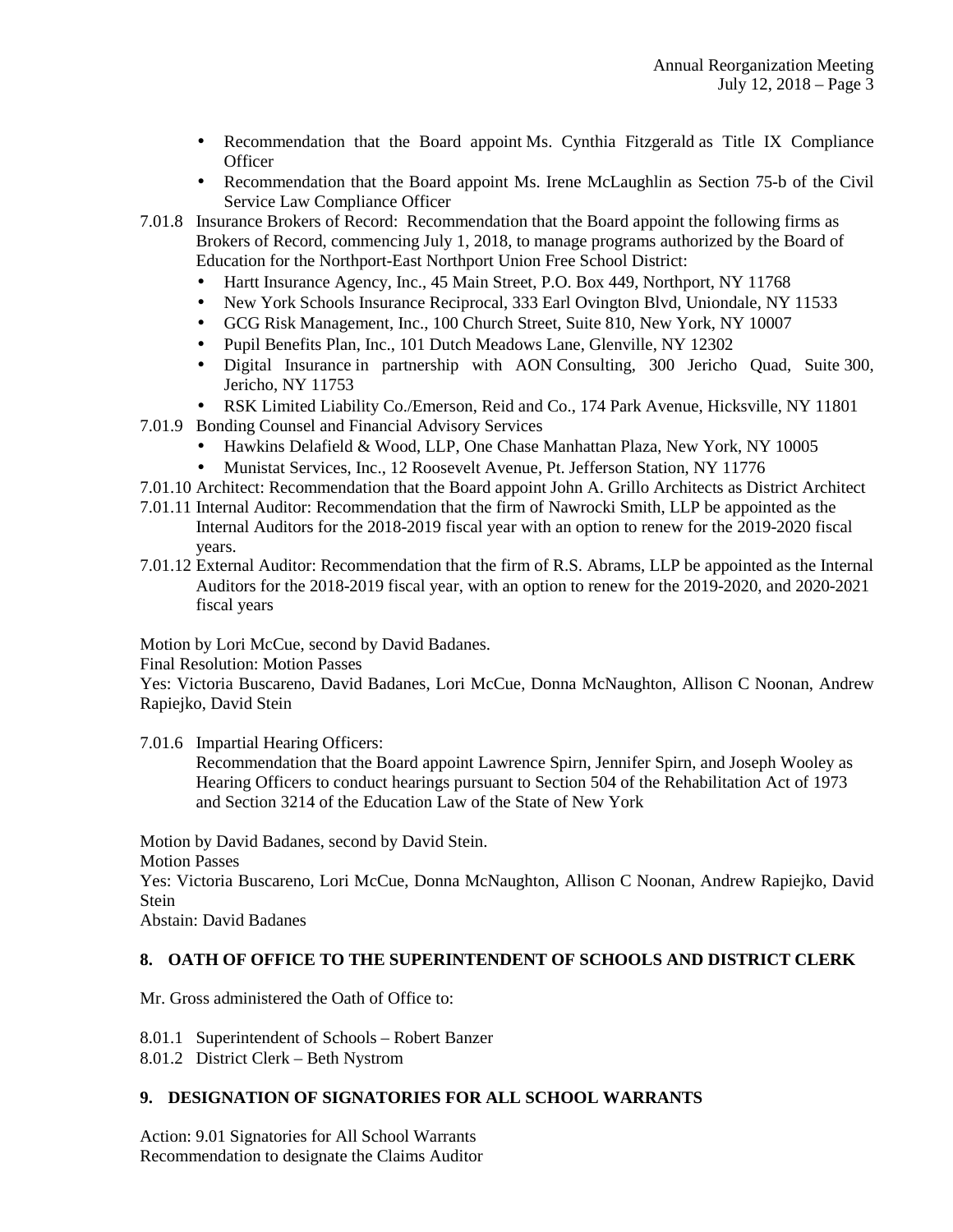# **10 DESIGNATION OF DEPOSITORIES FOR ALL DISTRICT FUNDS**

Action: 10.01 Depositories

Recommendation to designate the following banks as depositories of the Northport-East Northport Union Free School District, Town of Huntington, Suffolk County, New York, maximum amount to be \$65,000,000:

- 10.01.1 JP Morgan Chase
- 10.01.2 1st National Bank of Long Island
- 10.01.3 Capital One Bank
- 10.01.4 TD Bank
- 10.01.5 Flushing Commercial Bank
- 10.01.6 Valley National Bank
- 10.01.7 Signature Bank
- 10.01.8 People's United Bank

Motion by David Badanes, second by Donna McNaughton.

Final Resolution: Motion Passes

Yes: Victoria Buscareno, David Badanes, Lori McCue, Donna McNaughton, Allison C Noonan, Andrew Rapiejko, David Stein

### **11. DESIGNATION OF DISTRICT NEWSPAPER FOR LEGAL ADVERTISING**

Action: 11.01 Official Newspapers Recommendation to designate The Observer and the Times of Northport as the Official Newspapers for District publications and legal notices for the 2018-2019 school year

Motion by David Badanes, second by Donna McNaughton. Final Resolution: Motion Passes Yes: Victoria Buscareno, David Badanes, Lori McCue, Donna McNaughton, Allison C Noonan, Andrew Rapiejko, David Stein

### **12. TIME AND PLACE OF BOARD MEETINGS**

Information: 12.01 Calendar of Board Meetings

### **13. AUTHORIZATION TO PUBLISH THE ANNUAL FINANCIAL REPORT**

Action: 13.01 Annual Financial Report

Recommendation to authorize publication of the Annual Financial Report for the 2017-2018 school year in the official newspaper

Motion by David Badanes, second by Donna McNaughton. Final Resolution: Motion Passes Yes: Victoria Buscareno, David Badanes, Lori McCue, Donna McNaughton, Allison C Noonan, Andrew Rapiejko, David Stein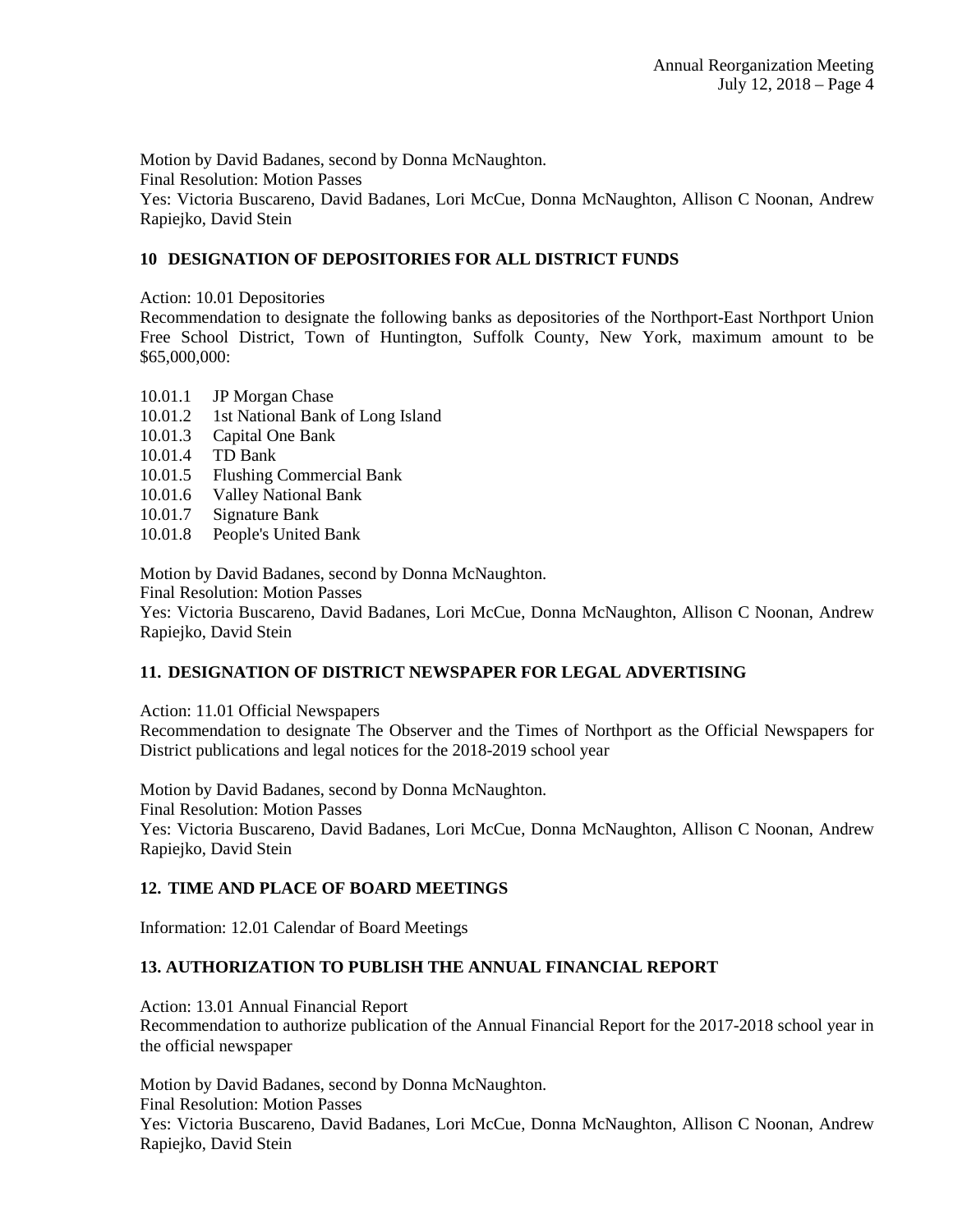## **14. BOND FOR DISTRICT TREASURER AND DEPUTY DISTRICT TREASURER**

Action: 14.01 Public Employee Dishonesty Insurance

Recommendation to authorize Public Employee Dishonesty Insurance in the amount of \$5,000,000 perloss to include positions of District Treasurer and Deputy District Treasurer for the period July 1, 2018 to June 30, 2019

Motion by David Badanes, second by Donna McNaughton. Final Resolution: Motion Passes Yes: Victoria Buscareno, David Badanes, Lori McCue, Donna McNaughton, Allison C Noonan, Andrew Rapiejko, David Stein

# **15. AUTHORIZE TO REIMBURSE EXPENSES**

Action: 15.01 Conference and Travel Expense Authorization Recommendation to authorize the Superintendent to approve expenses for staff attendance at conferences, and also for all authorized automobile travel within the District and outside of the District

Motion by David Badanes, second by Donna McNaughton. Final Resolution: Motion Passes Yes: Victoria Buscareno, David Badanes, Lori McCue, Donna McNaughton, Allison C Noonan, Andrew Rapiejko, David Stein

## **16. AUTHORIZATION TO CERTIFY PAYROLLS**

Action: 16.01 Certify Payrolls Recommendation to authorize the Chief School Officer or his designee to certify payrolls each month (Ed. Law 1720, Sec. 2523; Commissioner's Regulation 170.2)

Motion by David Badanes, second by Donna McNaughton. Final Resolution: Motion Passes Yes: Victoria Buscareno, David Badanes, Lori McCue, Donna McNaughton, Allison C Noonan, Andrew Rapiejko, David Stein

Action: 16.02 Certified Payroll Records Recommendation to approve the following resolution:

 "WHEREAS New York State Labor Law, Section 220, requires that contractors engaged by a school district for construction work are required to pay prevailing wages to their workers, and;

 WHEREAS, all contractors and subcontractors referenced above are required to submit certified payroll records to the school district in connection with their obligation to pay prevailing wage;

 NOW, THEREFORE, BE IT RESOLVED that John Lackner, Superintendent of Buildings and Grounds, is hereby designated to be the individual responsible for the receipt, collection and review for facial validity of certified payroll records."

Motion by David Badanes, second by Donna McNaughton.

Final Resolution: Motion Passes

Yes: Victoria Buscareno, David Badanes, Lori McCue, Donna McNaughton, Allison C Noonan, Andrew Rapiejko, David Stein

# **17. AUTHORIZATION TO MAKE TRANSFERS**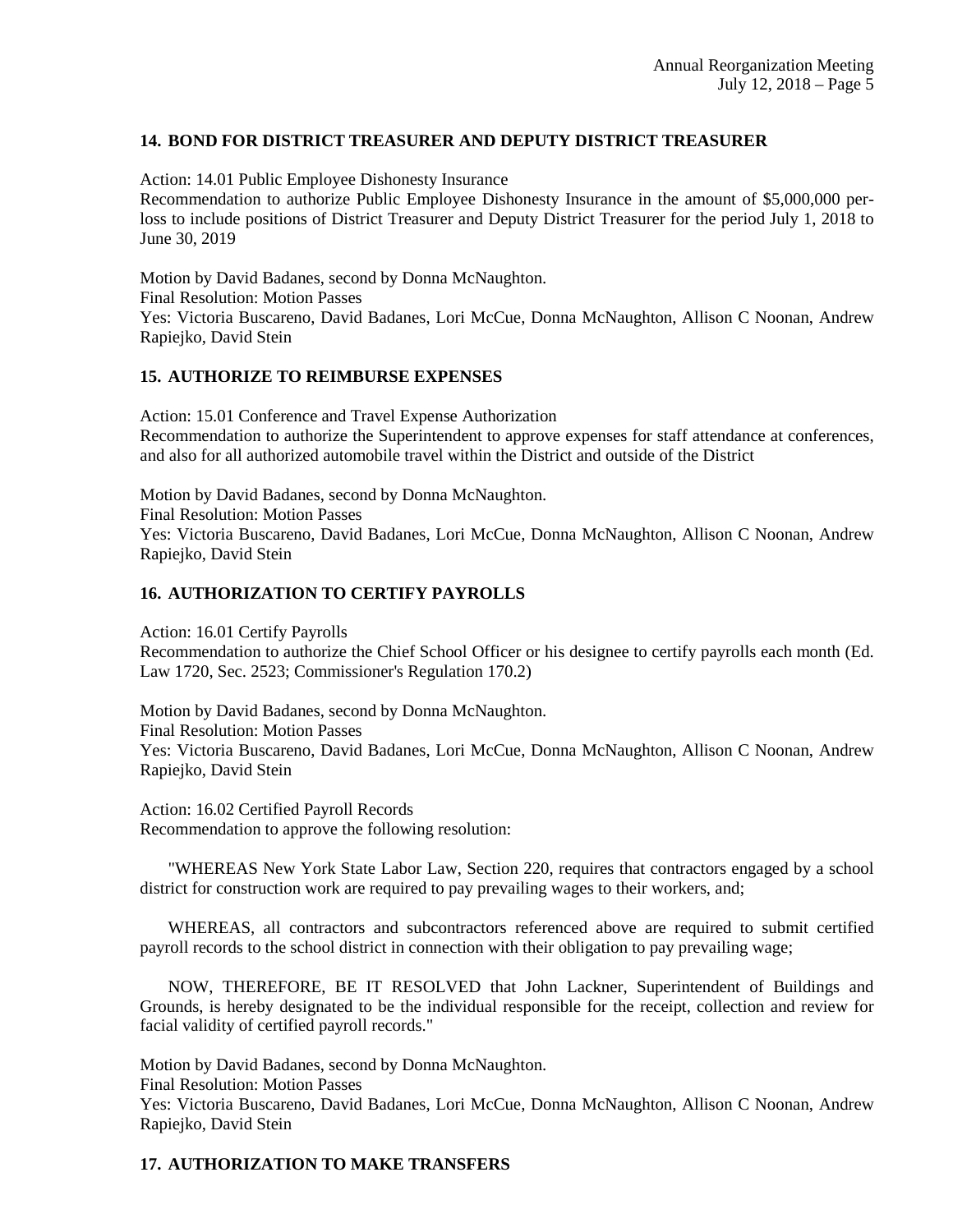Action: 17.01 Budget Transfers

Recommendation to authorize the Superintendent of Schools or his designee, in accordance with the regulations of the Commissioner of Education, to make budget transfers between salary codes up to \$25,000, with all transfers in excess of \$25,000 requiring Board of Education approval and, transfers between all other codes up to \$10,000, with all transfers in excess of \$10,000 requiring Board of Education approval

Motion by David Badanes, second by Donna McNaughton.

Final Resolution: Motion Passes Yes: Victoria Buscareno, David Badanes, Lori McCue, Donna McNaughton, Allison C Noonan, Andrew Rapiejko, David Stein

### **18. ADOPTION OF LIST OF RELIGIOUS HOLIDAYS**

Action: 18.01 Religious Holidays Recommendation to adopt the attached list of religious holidays for State Aid computations purposes

Motion by David Badanes, second by Donna McNaughton. Final Resolution: Motion Passes Yes: Victoria Buscareno, David Badanes, Lori McCue, Donna McNaughton, Allison C Noonan, Andrew Rapiejko, David Stein

## **19. AUTHORIZATION TO ESTABLISH PETTY CASH FUNDS**

Action: 19.01 Petty Cash Funds

Recommendation to establish petty cash funds and designate the following persons to administer these funds in the amount of \$100 each for the 2018-2019 school year:

| Ms. Lori Beekman, Principal, Bellerose Avenue School            |
|-----------------------------------------------------------------|
| Mr. Thomas Harrison, Principal, Fifth Avenue School             |
| TBD, Principal, Dickinson Avenue School                         |
| Mr. Michael Genovese, Principal, Norwood Avenue School          |
| Ms. Sabina Larkin, Principal, Ocean Avenue School               |
| Mr. Jeffrey Haubrich, Principal, Pulaski Road School            |
| Mr. Pasquale DeStefano, Principal, East Northport Middle School |
| Mr. Timothy Hoss, Principal, Northport Middle School            |
| Mr. Dan Danbusky, Principal, Northport High School              |
| Ms. Beth Nystrom, District Clerk, Board of Education            |

Motion by David Badanes, second by Donna McNaughton. Final Resolution: Motion Passes Yes: Victoria Buscareno, David Badanes, Lori McCue, Donna McNaughton, Allison C Noonan, Andrew Rapiejko, David Stein

### **20. SIGNATORIES FOR FEDERAL PROJECTS**

Action: 20.01 Federal Funds

Recommendation to appoint for the 2018-2019 school year Mr. Robert Banzer, Superintendent of Schools, as the authorized representative and official of Northport-East Northport Union Free School District, to submit applications and make claims for Federal Funds under all applicable Federal Laws as may be required, with the Assistant Superintendent for Teaching and Learning or the Assistant Superintendent for Student Services, Technology and Assessment as alternates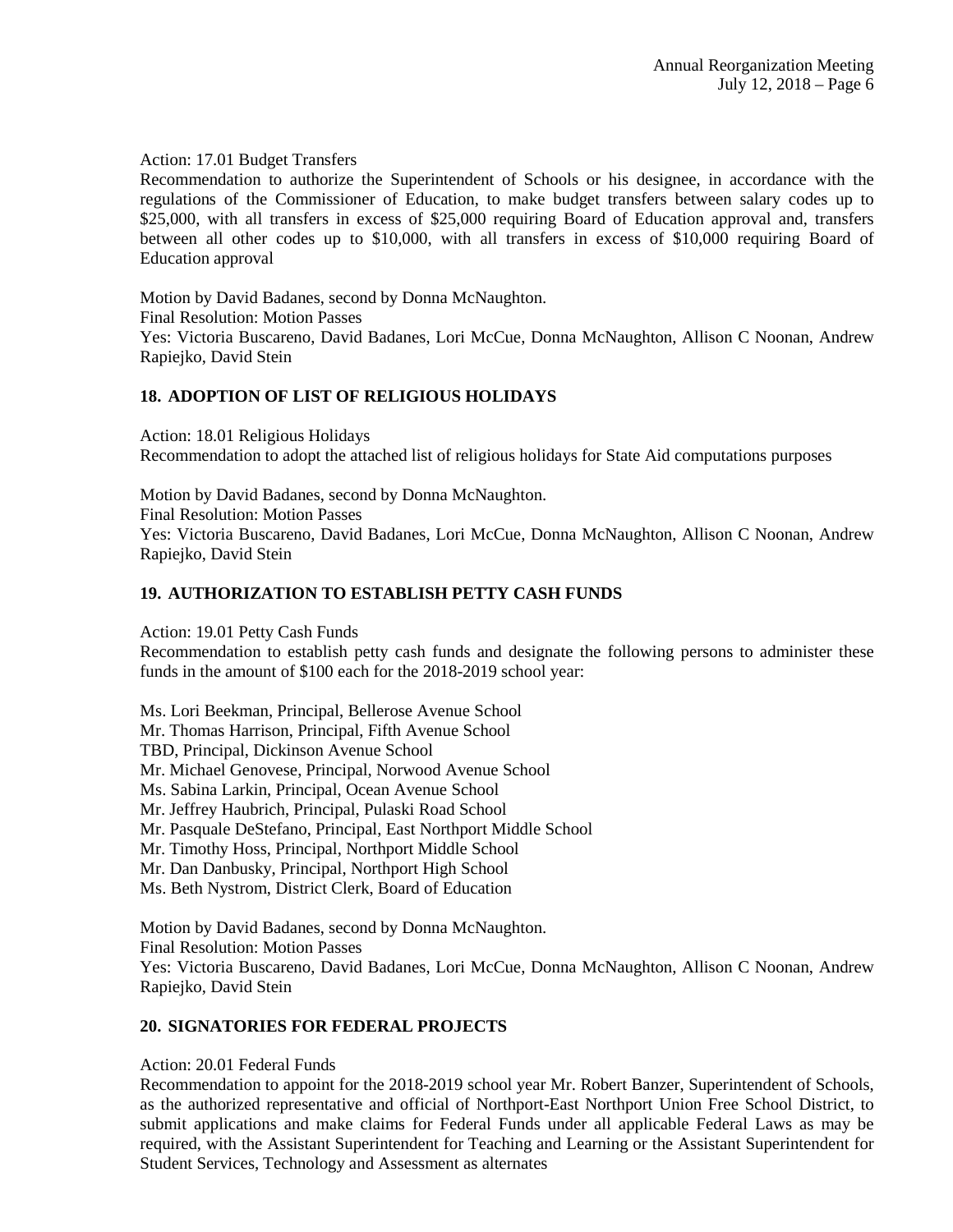## **21. DESIGNATION OF SIGNATOR FOR TAX ANTICIPATION NOTES**

Action: 21.01 Tax Anticipation Notes Signator Recommendation to designate the Board President as the signator for the single manual signature required on Tax Anticipation Notes or, as designated by the President, the Vice President or the District Clerk

Motion by David Badanes, second by Donna McNaughton. Final Resolution: Motion Passes Yes: Victoria Buscareno, David Badanes, Lori McCue, Donna McNaughton, Allison C Noonan, Andrew Rapiejko, David Stein

# **22. APPOINTMENT OF SCHOOL PHYSICIANS**

Action: 22.01 School Physician Recommendation to appoint North Suffolk Medical Associates as the School Physician for 2018-2019 and to authorize the Board President to execute a contract to this effect

Motion by David Badanes, second by Donna McNaughton. Final Resolution: Motion Passes Yes: Victoria Buscareno, David Badanes, Lori McCue, Donna McNaughton, Allison C Noonan, Andrew Rapiejko, David Stein

# **23. ATTENDANCE OFFICER**

Action: 23.01 Attendance Officer Recommendation to appoint Judy Proscia as the District's Attendance Officer

Motion by David Badanes, second by Donna McNaughton. Final Resolution: Motion Passes Yes: Victoria Buscareno, David Badanes, Lori McCue, Donna McNaughton, Allison C Noonan, Andrew Rapiejko, David Stein

# **24. ATHLETIC TRAINER**

Action: 24.01 Athletic Trainer Recommendation to appoint Shawn Scattergood as the District's Athletic Trainer

Motion by David Badanes, second by Donna McNaughton. Final Resolution: Motion Passes Yes: Victoria Buscareno, David Badanes, Lori McCue, Donna McNaughton, Allison C Noonan, Andrew Rapiejko, David Stein

### **25. RECORDS ACCESS OFFICER**

Action: 25.01 Records Access Officer Recommendation to appoint Beth Nystrom as the Records Access Officer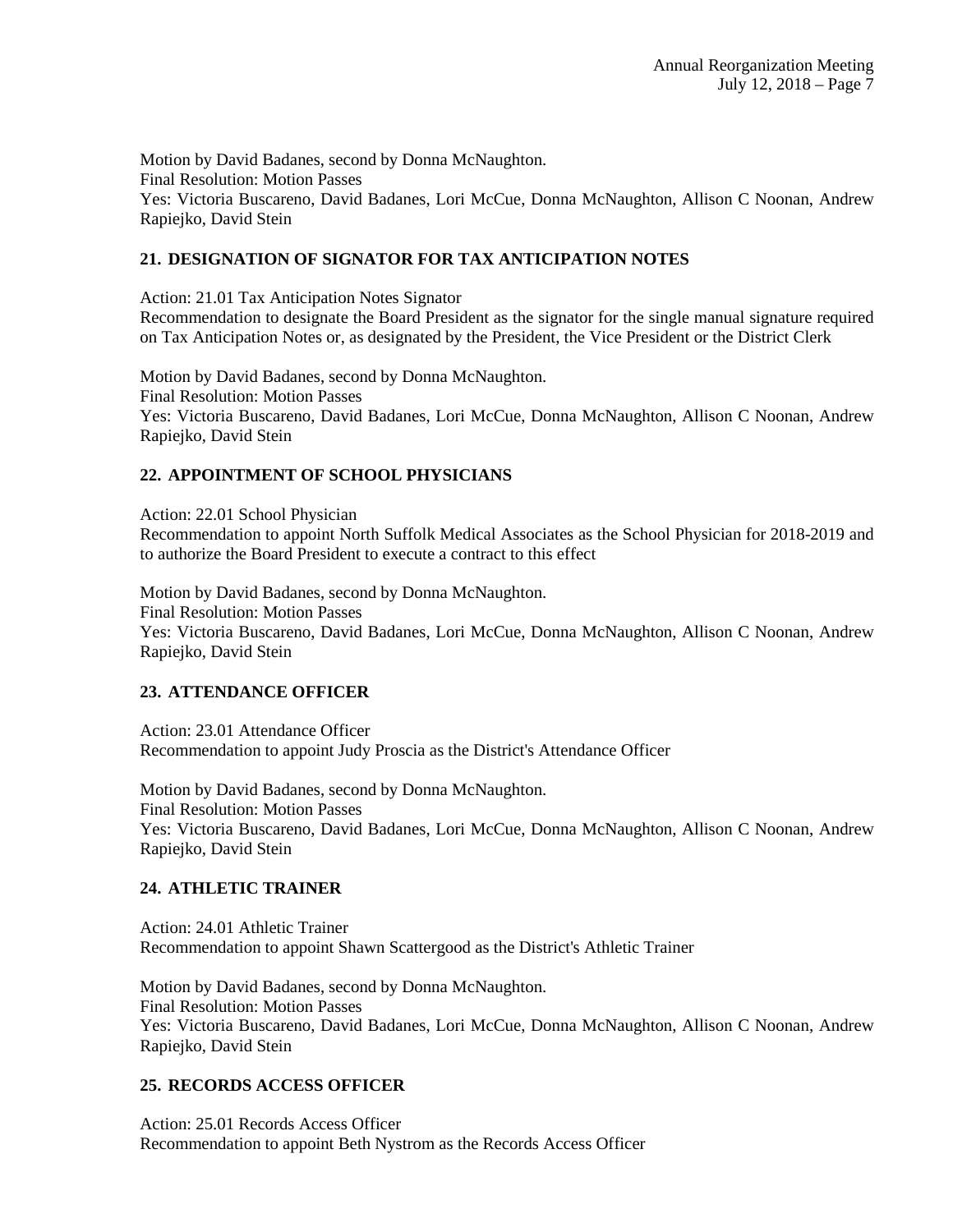# **26. RECORDS MANAGEMENT OFFICER**

Action: 26.01 Records Management Officer Recommendation to appoint John Moran as the Records Management Officer

Motion by David Badanes, second by Donna McNaughton. Final Resolution: Motion Passes Yes: Victoria Buscareno, David Badanes, Lori McCue, Donna McNaughton, Allison C Noonan, Andrew Rapiejko, David Stein

## **27. ASBESTOS DESIGNEE**

Action: 27.01 Asbestos Designee Recommendation to appoint John Lackner as the Asbestos Designee

Motion by David Badanes, second by Donna McNaughton. Final Resolution: Motion Passes Yes: Victoria Buscareno, David Badanes, Lori McCue, Donna McNaughton, Allison C Noonan, Andrew Rapiejko, David Stein

# **28. CENSUS ENUMERATOR**

Action: 28.01 Census Enumerator Recommendation to appoint Judy Proscia as the Census Enumerator

Motion by David Badanes, second by Donna McNaughton. Final Resolution: Motion Passes Yes: Victoria Buscareno, David Badanes, Lori McCue, Donna McNaughton, Allison C Noonan, Andrew Rapiejko, David Stein

### **29. RESIDENCY OF STUDENTS DESIGNEES**

Action: 29.01 Residency of Students Recommendation to appoint the Superintendent and the Director of Student Support Services as the Board's official designees for determining residency of students

Motion by David Badanes, second by Donna McNaughton. Final Resolution: Motion Passes Yes: Victoria Buscareno, David Badanes, Lori McCue, Donna McNaughton, Allison C Noonan, Andrew Rapiejko, David Stein

### **30. BOARD OF REGISTRY**

Action: 30.01 Board of Registry Recommendation to appoint the following qualified voters of the District to the Board of Registry for the 2018-2019 school year: Laura Conti, Maureen O'Brien, Dorothy Walsh, Mary Esposito, Susan Lee, Janet Hayes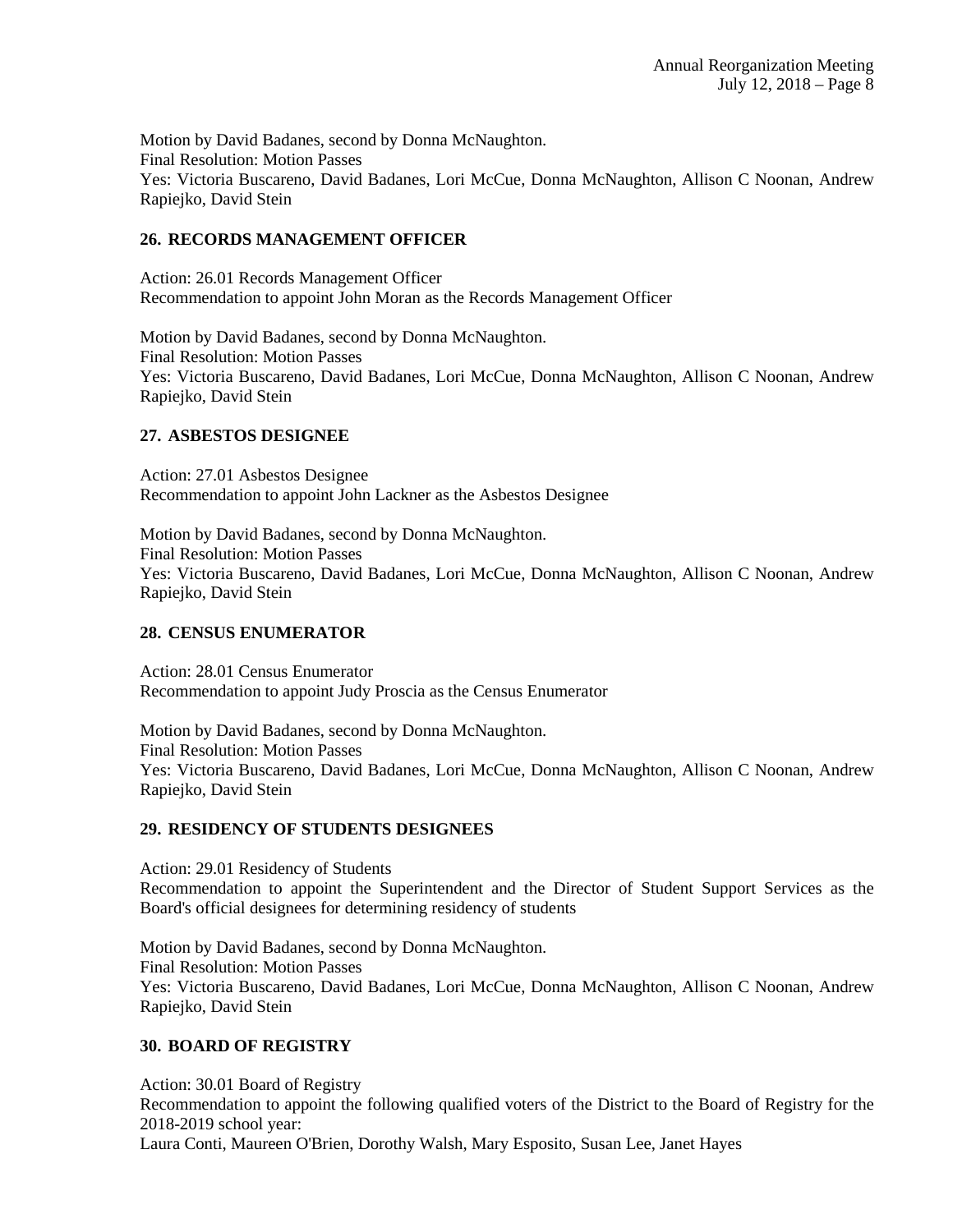Action: 30.02 Registrars

Recommendation to appoint the following staff members to serve as Registrars when school is in session: Northport High School - Clare Roby, Nancy Zbytniewski East Northport Middle School - Doris Sommer, Margaret Nogan Northport Middle School - Georgina Mangione, Susanne Lafleur Bellerose Avenue Elementary School - Kathie Scherer, Sheila Miller Dickinson Avenue Elementary School - Susan Shelton, Karin Salg Fifth Avenue Elementary School - Debra Jones, Linda Pitti Norwood Avenue Elementary School - Kathy Kiley, Linda Garuccio Ocean Avenue Elementary School - Kathy Sheridan, Christine Rozmus Pulaski Road Elementary School - Gloria Thompson, Patricia Gardner

Motion by David Badanes, second by Donna McNaughton. Final Resolution: Motion Passes Yes: Victoria Buscareno, David Badanes, Lori McCue, Donna McNaughton, Allison C Noonan, Andrew Rapiejko, David Stein

## **31. AUDIT COMMITTEE**

Action: 31.01 Audit Committee Recommendation to appoint Ms. Danielle Buell and Mr. Spencer Simon to the Audit Committee for a two year term beginning July 1, 2018

Motion by David Badanes, second by Donna McNaughton. Final Resolution: Motion Passes Yes: Victoria Buscareno, David Badanes, Lori McCue, Donna McNaughton, Allison C Noonan, Andrew Rapiejko, David Stein

# **32. COMMITTEE ON SPECIAL EDUCATION**

Action: 32.01 Designees when Initiating Referrals to the Committee on Special Education Recommendation to appoint the following staff members as designees of the Northport-East Northport School District when initiating referrals to the Committee on Special Education during the 2018-2019 school year:

Christina M. Pulaski, Director of Special Education Allyson Giaimo, District Chairperson for Special Education Karrie Kruger, District Chairperson for Special Education Michael Comiskey, School Psychologist Vanessa Costanzo, School Psychologist Elizabeth Dragone, School Psychologist Melanie Fisher, School Psychologist Erin Girardin, School Psychologist Veronique Hayek, School Psychologist Kristen Karkota, School Psychologist Mary Christine Moser, School Psychologist Lisa Quartararo, School Psychologist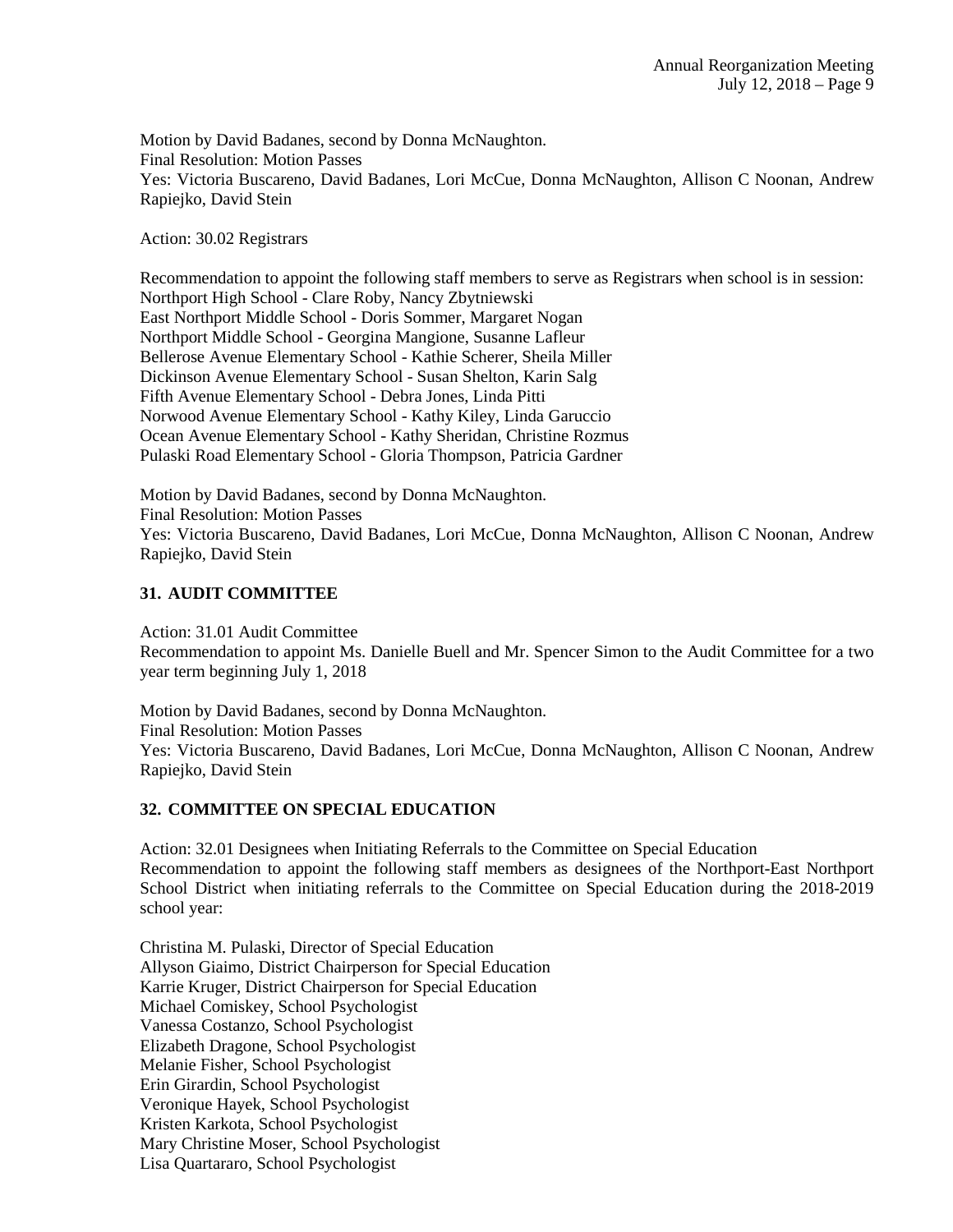Corinne Scheidt, School Psychologist This resolution is necessary to comply with the New York State Part 200 Regulations.

Motion by David Badanes, second by Donna McNaughton. Final Resolution: Motion Passes Yes: Victoria Buscareno, David Badanes, Lori McCue, Donna McNaughton, Allison C Noonan, Andrew Rapiejko, David Stein

Action: 32.02 Chairpersons for the Committee on Special Education (CSE), Sub-Committee on Special Education (SCSE), and 504 Committee meetings

Recommendation to appoint the following staff members to serve as chairpersons for the Committee on Special Education (CSE), Sub-Committee on Special education (SCSE), and 504 Committee meetings during the 2018-2019 school year:

Michael Comiskey, Vanessa Costanzo, Elizabeth Dragone, Melanie Fisher, Allyson Giaimo, Erin Girardin, Veronique Hayek, Kristen Karkota, Karrie Kruger, Mary Christine Moser, Christina Pulaski, Lisa Quartararo, Corinne Scheidt

Motion by David Badanes, second by Donna McNaughton. Final Resolution: Motion Passes Yes: Victoria Buscareno, David Badanes, Lori McCue, Donna McNaughton, Allison C Noonan, Andrew Rapiejko, David Stein

Action: 32.03 Chairpersons for the Committee on Preschool Special Education (CPSE) Recommendation to appoint the following staff members to serve as Chairpersons for the Committee on Preschool Special Education (CPSE) during the 2018-2019 school year: Christina M. Pulaski, Allyson Giaimo, Karrie Kruger, Corinne Scheidt

Motion by David Badanes, second by Donna McNaughton. Final Resolution: Motion Passes Yes: Victoria Buscareno, David Badanes, Lori McCue, Donna McNaughton, Allison C Noonan, Andrew Rapiejko, David Stein

Action: 32.04 Chairperson for Committee on Special Education (CSE), Sub-Committee on Special Education (SCSE), Committee on Preschool Special Education (CPSE), and 504 Committee

Recommendation to approve the following retired staff member to serve as a chairperson for the Committee on Special Education (CSE), Sub-Committee on Special Education (SCSE), Committee on Preschool Special Education (CPSE), and 504 Committee meetings during the 2018-2019 school year: Martha White, School Psychologist (Retired)

Motion by David Badanes, second by Donna McNaughton. Final Resolution: Motion Passes Yes: Victoria Buscareno, David Badanes, Lori McCue, Donna McNaughton, Allison C Noonan, Andrew Rapiejko, David Stein

### **33. SCHOOL RELATED TRANSPORTATION**

Action: 33.01 Authorization for the Superintendent to transport in his personal vehicle persons involved in the course of the conduct of school business, e.g., students, staff, Board members, and community members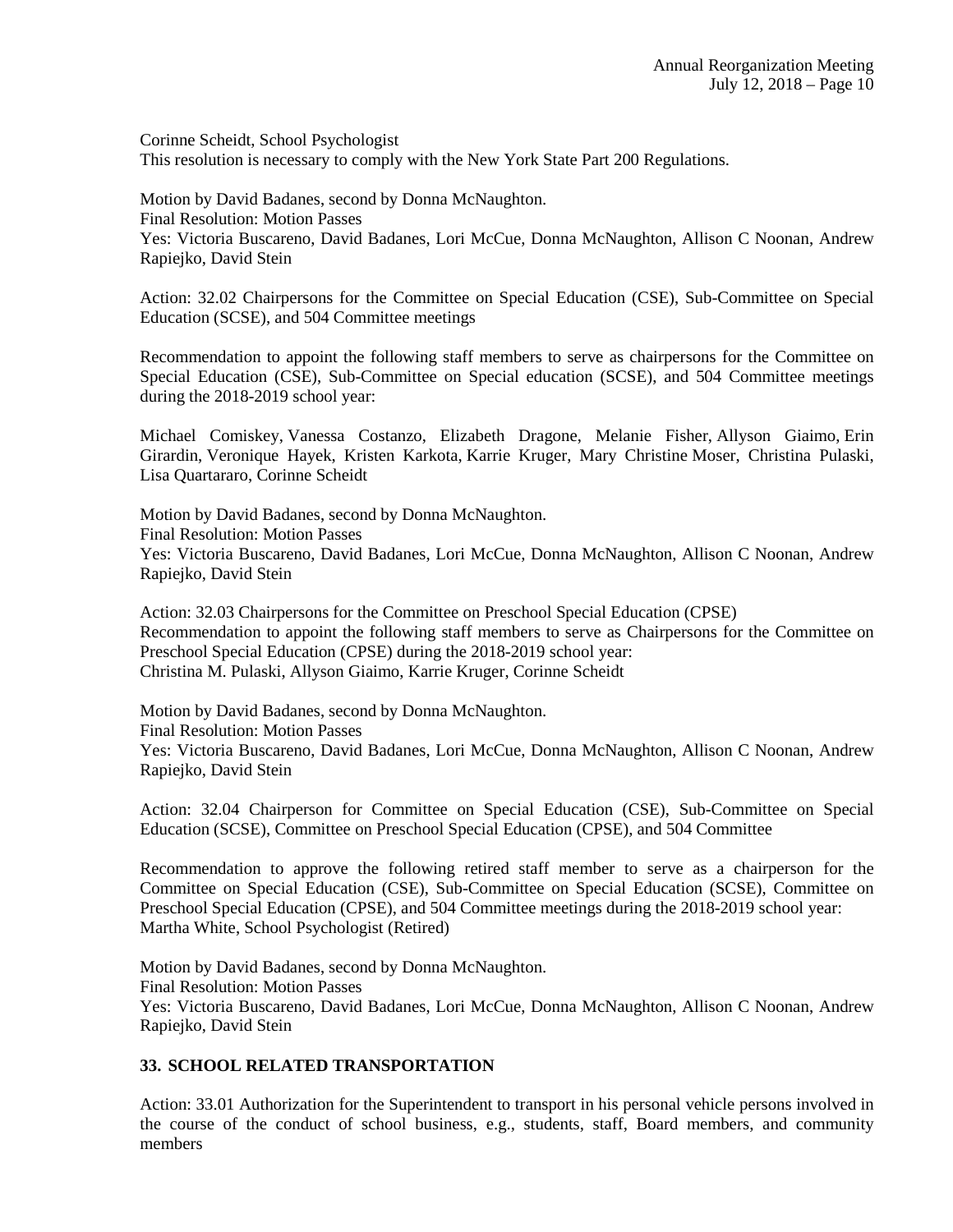## **34. MILEAGE REIMBURSEMENT RATE**

Action: 34.01 Recommendation to set the IRS standard mileage rate as the mileage reimbursement rate Recommendation to set the IRS standard mileage rage as the mileage reimbursement rate

Motion by David Badanes, second by Donna McNaughton. Final Resolution: Motion Passes Yes: Victoria Buscareno, David Badanes, Lori McCue, Donna McNaughton, Allison C Noonan, Andrew Rapiejko, David Stein

# **35. DISTRICT CELL PHONES**

Information: 35.01 For Information: List of all District cell phones assigned to staff

## **36. DESIGNATION OF CREDIT CARD PROCESSOR**

Action: 36.01 Recommendation to designate Bank of America as the credit card processor for the Northport-East Northport Union Free School District

Recommendation to designate Bank of America as the credit card processor for the Northport-East Northport Union Free School District

Motion by Lori McCue, second by Allison C Noonan. Final Resolution: Motion Passes Yes: Victoria Buscareno, Lori McCue, Donna McNaughton, Allison C Noonan, Andrew Rapiejko, David Stein No: David Badanes

## **37. SECTION 18 OF THE PUBLIC OFFICERS LAW OF THE STATE OF NEW YORK SUPPLEMENTAL DEFENSE AND INDEMNIFICATION PROVISIONS**

Action: 37.01 Recommendation to approve the following resolution:

 "WHEREAS, Section 18 of the Public Officers Law of the State of New York authorizes municipal corporations, including boards of education, to adopt supplemental defense and indemnification provisions to those contained in the Education Law; and

 WHEREAS, the statue authorizes boards of education to defend, indemnify and save harmless, members of boards of education and officers, agents and employees of boards of education; authorized parent volunteers; members of school-based planning and shared decision making committees; and members of the school district's audit committee, in connection with any claims, awards or judgments obtained against such board members, officers, agents or employees; authorized parent volunteers; members of school-based planning and shared decision making committees; and members of the district's audit committee in any State or Federal Court, in the amount of any judgment, award or settlement of any such claim, provided the act or omission from which such judgment, award or claim arose occurred while the board member, officer, agent or employee or authorized parent volunteer; member of a school-based planning and shared decision making committee; or member of the district's audit committee was acting within the scope of his or her office or employment or authorized volunteer duties;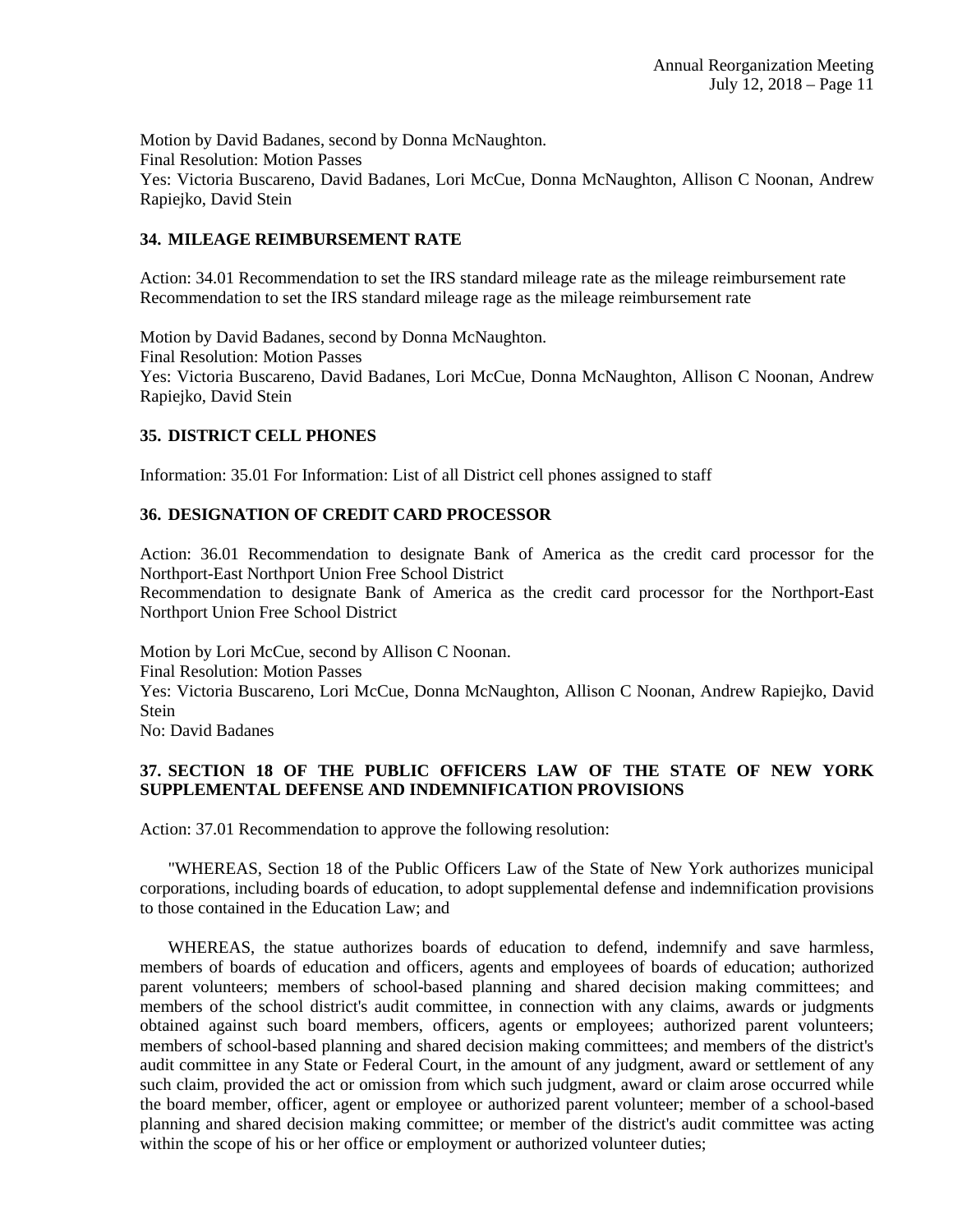BE IT RESOLVED, that the Board of Education of the Northport-East Northport Union Free School District hereby adopts the supplemental defense and indemnification provisions contained in Section 18 of the Public Officers Law for its Board members, officers, agents and employees; authorized parent volunteers; members of school-based planning and shared decision making committees; and members of the school district's audit committee. This coverage shall supplement and shall be in addition to the coverage available to such individuals under other enactments, including but not limited to the Education Law of the State of New York; and

 BE IT FURTHER RESOLVED, that supplemental hereto and an additional perquisite to the public office and employment, the Board hereby further extends the right to be defended and indemnified as provided in Public Officers Law § 18 to board members, school officers, agents and employees who are requested or are called to testify as a witness or to answer questions concerning their acts or omissions within the scope of their office, agency or employment before a grand jury, the Office of the District Attorney or other law enforcement official. Nothing herein contained shall be construed to authorize or require defense or indemnification to a board member, school officer, agent or employee who has been identified as a defendant in a pending criminal prosecution or where such individual, or the school district, has reason to believe that such individual is a target in a criminal investigation or prosecution by the Office of the District Attorney or other law enforcement entity"

Motion by David Badanes, second by Donna McNaughton.

Final Resolution: Motion Passes

Yes: Victoria Buscareno, David Badanes, Lori McCue, Donna McNaughton, Allison C Noonan, Andrew Rapiejko, David Stein

### **38. GENERAL MUNICIPAL LAW SECTION 53 AGENT FOR SERVICE OF A NOTICE OF CLAIM**

Action: 38.01 Recommendation to approve the following resolution:

 "WHEREAS, the New York State Senate has passed, and the New York State Governor has signed into effect, the Uniform Notice of Claim Act (hereinafter the "Act"); and

 WHEREAS, Section 6 of the Act amends the General Municipal Law by adding a new Section 53, effective June 15, 2013; and

 WHEREAS, New York General Municipal Law Section 53(2) required that all public corporations, who are entitled to service of a Notice of Claim as a condition precedent to commencement of an action or proceeding shall file a Certificate with the Secretary of State designating the Secretary of State as agent for service of a Notice of Claim:

 NOW, THEREFORE BE IT RESOLVED, that the Board of Education hereby directs and empowers the District Clerk to submit to the New York State Secretary of State a Certificate pursuant to General Municipal Law Section 53, designating the Secretary of State as agent for service of a Notice of Claim as described above; and

 BE IT FURTHER RESOLVED, that the Board of Education hereby designates the District Clerk as the individual to whom the Secretary of State will forward any notices of claim; and

 BE IT FURTHER RESOLVED, that the Board of Education hereby authorizes the District Clerk to take any and all other actions required to carry out the provisions of this Resolution"

Motion by David Badanes, second by Donna McNaughton. Final Resolution: Motion Passes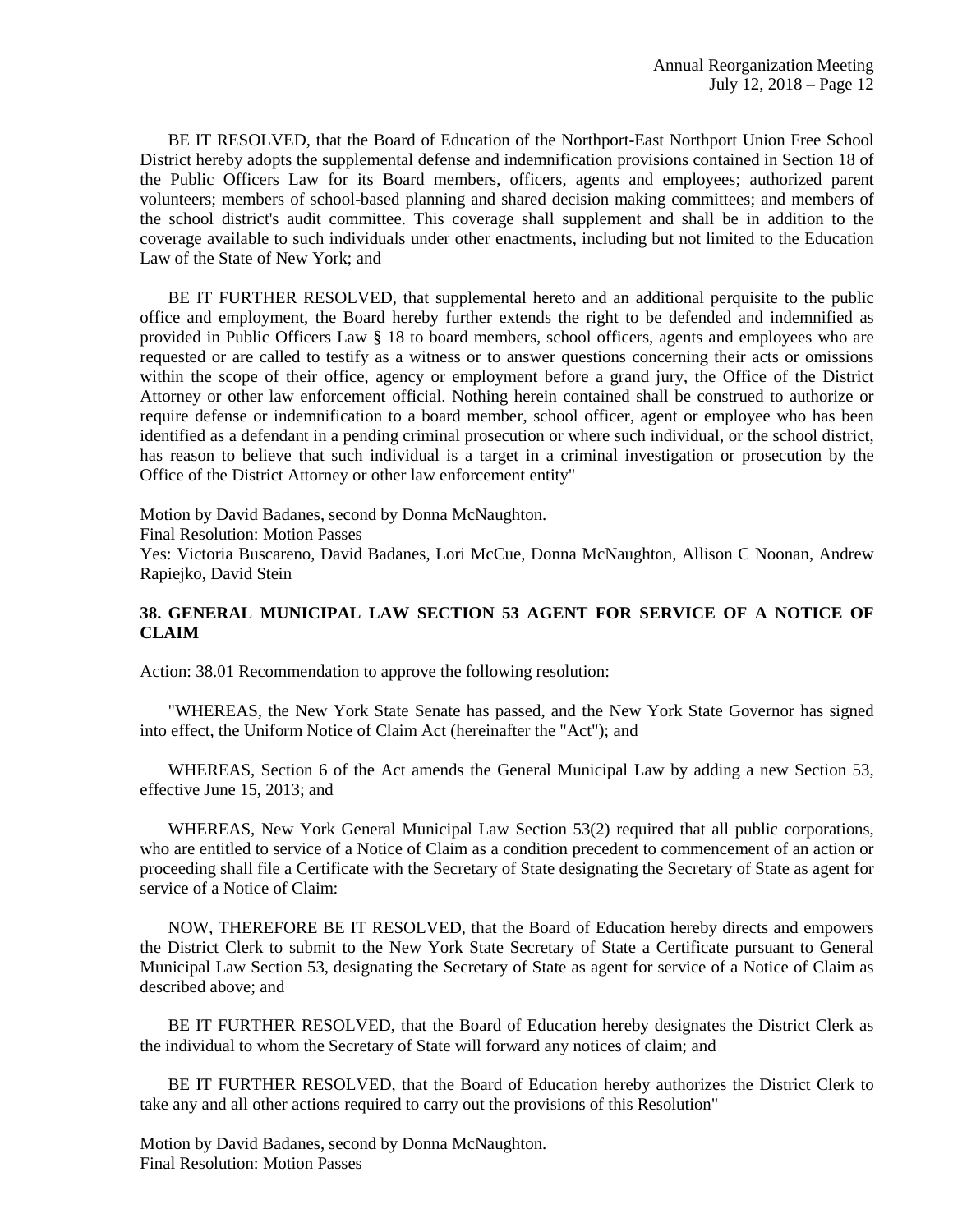Yes: Victoria Buscareno, David Badanes, Lori McCue, Donna McNaughton, Allison C Noonan, Andrew Rapiejko, David Stein

## **39. DIGNITY FOR ALL STUDENTS ACT COORDINATORS**

Action: 39.01 Recommendation to appoint the following staff members to serve as Dignity for All Students Act Coordinators for the 2018-2019 school year:

Northport High School Daniel Danbusky, Terrence Hinson, Shannon Dantuono, Denise Keenan, Richard McAllister, Katherine Teubner, Sean Boylan

Northport Middle School Timothy Hoss, Chelsea Brown, Garrhett Schneider, Stacey Chertock, Elyse Pellicano, Darcy Pattison

East Northport Middle School Pasquale DeStefano, Angelo Cocchiola, Regina Thomas, Kathleen Rowe, Mary Kleczka

Bellerose Avenue School Lori Beekman, Alan Tener, Lisa Quartararo

Dickinson Avenue School Patricia Essenfeld, Caitlin Bisulca, Christine Moser

Fifth Avenue School Thomas Harrison, Beth Theofield, Melanie Fisher

Norwood Avenue School Michael Genovese, Nicole Barbier-Adil, TBD (School Psychologist)

Ocean Avenue School Sabina Larkin, Theresa Pellegrino, TBD (School Psychologist)

Pulaski Road School Jeffrey Haubrich, James Durand, Veronique Hayek

Motion by David Badanes, second by Donna McNaughton. Final Resolution: Motion Passes Yes: Victoria Buscareno, David Badanes, Lori McCue, Donna McNaughton, Allison C Noonan, Andrew Rapiejko, David Stein

#### **40. RESOLUTIONS**

Action: 40.01 Resolution authorizing Mediation of LIPA Litigation Recommendation to approve the following resolution authorizing mediation of LIPA litigation:

 "WHEREAS, the Long Island Power Authority ("LIPA") and National Grid Generation, L.L.C. commenced tax certiorari proceedings against the tax assessing jurisdiction, the Town of Huntington, in or about October of 2010 seeking a ninety percent reduction of the taxes paid on the Northport Power Plant;

 WHEREAS, the taxes paid on the Northport Power Plant represent 38% of the School District's annual tax levy necessary to fund the operations of the School District;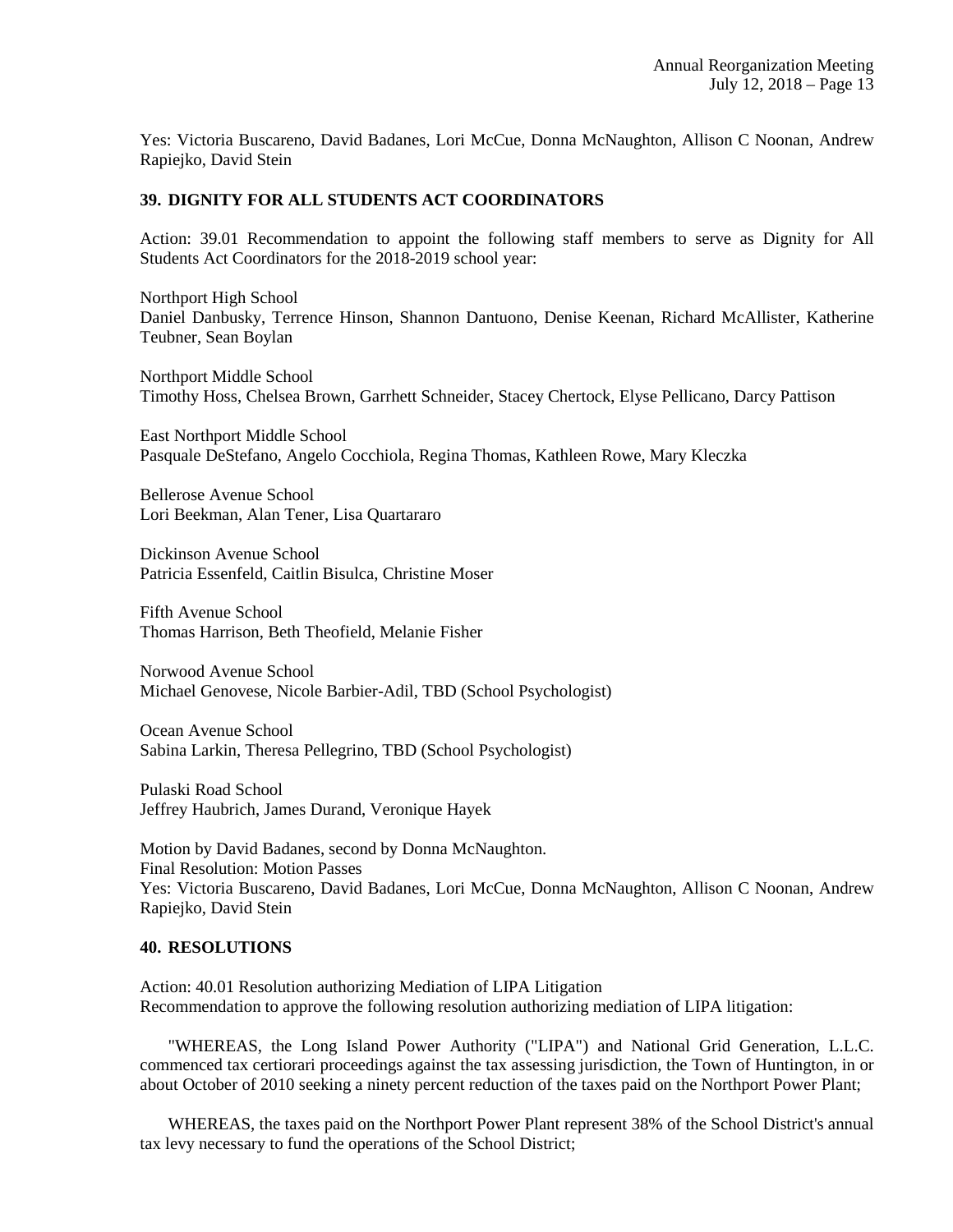WHEREAS, the School District does not have any legal standing to intervene in the tax challenges commenced against the Town of Huntington by LIPA or National Grid, despite the fact that the School District and its school community will be significantly impacted by such a reduction to the property taxes currently paid on the Northport Power Plant;

 WHEREAS, in or about May of 2011, the Board of Education authorized the school attorneys, Ingerman Smith, L.L.Pl., to initiate legal action on behalf of the Board of Education against LIPA, National Grid and others to enforce promises and/or representations made to the School District and affected municipalities concerning the Northport Power Plant property, including the promise not to challenge real property tax assessments on the property unless certain limited conditions occurred;

 WHEREAS, the School District, along with the Town of Huntington, commenced litigation against LIPA and National Grid on May 10, 2011 to enforce the promises made by LIPA and National Grid (the "Litigation");

 WHEREAS, the School District, through its legal counsel, has completed discovery, participated in seventeen depositions, and submitted multiple motions during the course of the Litigation, including the most recent filing of a Cross-Motion for Summary Judgment in response to LIPA and National Grid's Motion for Summary Judgment;

 WHEREAS, said motions have not yet been decided and are currently pending before the New York Supreme Court, Suffolk County;

 WHEREAS, LIPA and National Grid have proposed that the parties resort to non-binding mediation which may serve to aid the parties in resolving their respective differences and lead to a conclusion of the Litigation without further litigation costs;

 WHEREAS, Martin F. Scheinman, Esq. has been proposed to act as mediator of the disputes between the parties; and,

 WHEREAS, the Board of Education deems it in the best interest to pursue non-binding mediation before Martin F. Scheinman, Esq.

 NOW, THEREFORE, BE IT RESOLVED that the Board of Education hereby authorizes its legal counsel to proceed with non-binding mediation of the Litigation in an effort to resolve the Litigation without further litigation costs; and,

 BE IT FURTHER RESOLVED that the President of the Board of Education is herewith authorized to execute on behalf of the Board of Education a mediation agreement by and between the School District, the Town of Huntington, National Grid, and Martin F. Scheinman, Esq."

Motion by David Stein, second by Allison C Noonan. Final Resolution: Motion Passes Yes: Victoria Buscareno, David Badanes, Lori McCue, Donna McNaughton, Allison C Noonan, Andrew Rapiejko, David Stein

Action: 40.02 LJM RAD, L.L.C. Recommendation to approve the following resolution:

 "BE IT RESOLVED, that the Board of Education of the Northport-East Northport UFSD hereby authorizes the President of the Board of Education to execute the necessary documents to effectuate said Addendum to the Agreement with LJM RAD, L.L.C."